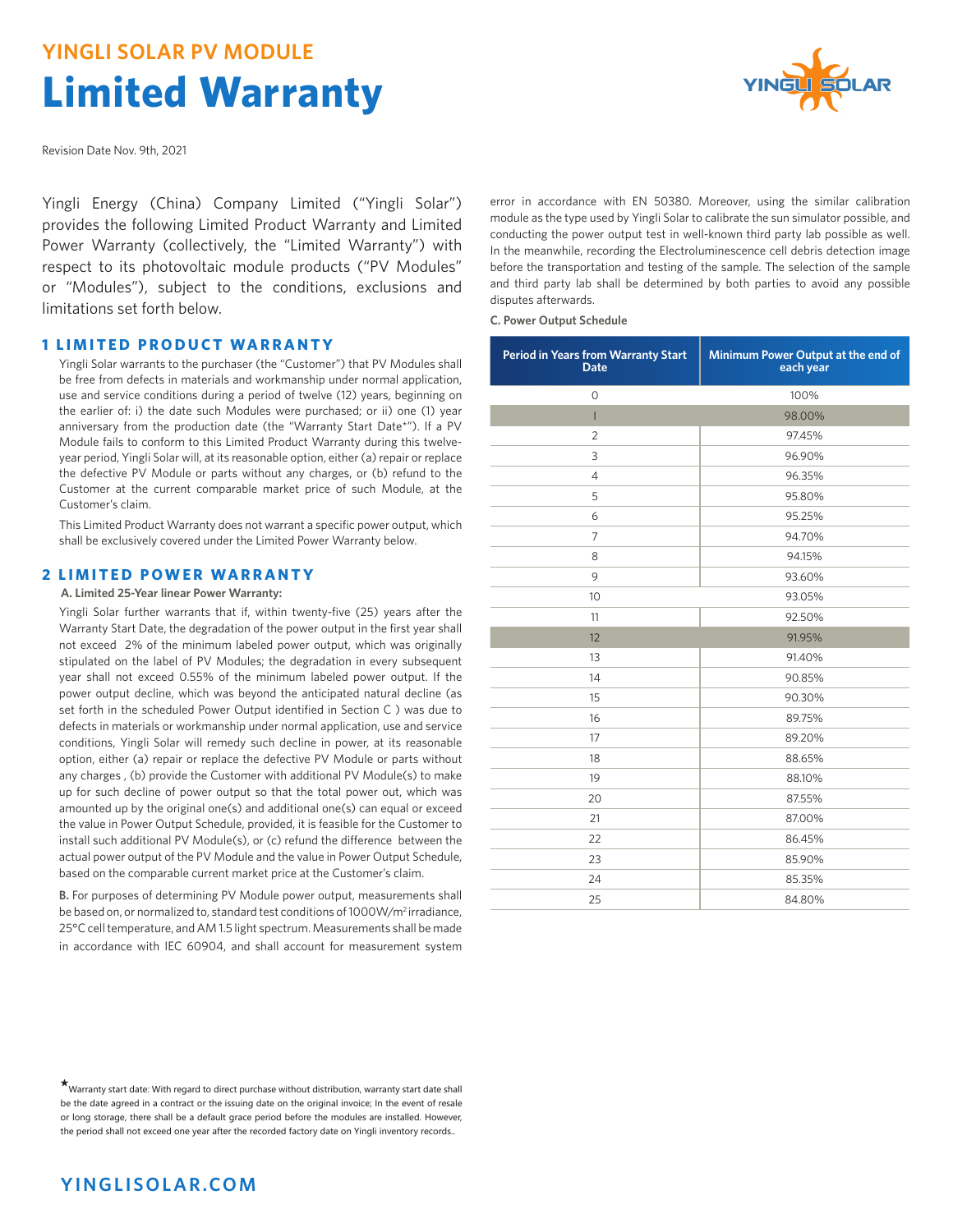# **YINGLI SOLAR PV MODULE Limited Warranty**

### **3 GENERAL CONDITIONS, EXCLUSIONS AND LIMITATIONS**

- **A.** In no event shall the warranty period of any implied warranties be beyond the applicable warranty period identified in sections 1 or 2, above. Some countries, states or jurisdictions may not recognize limitations on warranty periods, so the above limitation may not apply to you. This warranty gives you specific legal rights as a Customer, and it will not prevent you from having additional rights based on laws, which may vary from jurisdiction to jurisdiction. Neither seller of the PV Modules nor any other person is authorized to make any warranties other than those set forth herein, or to extend the warranty periods set forth above, on behalf of Yingli Solar.
- **B.** Claims under the Limited Warranty must be filed within the applicable warranty period for the Limited Warranty to be valid. The sales receipt from the first Customer purchase, or other reasonable documentary proof, is required in order to establish the Warranty Start Date.
- **C.** The Limited Warranty is offered only to the original Customer and any person to whom the title(s) of the Module(s) was transferred, provided that the PV Modules remain installed at the site where they were originally installed, (each, a "Claimant").
- **D.** The beneficiary of the Limited Warranty is the owner of the module(s), which could be either the first-hand purchaser, which means the original customer, or the final owner after transfers. It is to say that the Limited Warranty concerns directly with the PV Module(s), which can be transferred and then automatically gained without connection with the ownership of the power station where the modules are installed or the transfer of the modules. The Limited Warranty shall not revoke any indirect product liability and other cooperating obligations during the sub purchasing process.
- **E.** THE LIMITED WARRANTY SHALL NOT APPLY TO THE FOLLOWING SCENARIOS:
	- **•**The payment has not been fulfilled without acceptable reason according to contract or after communication before the application of the Limited Warranty services.
	- **•**The Module(s) has been alternated, repaired or modified without the expressed, prior written consent of Yingli Solar.
	- **•**The Module(s) has been relocated at a new site, other than the original installation site.
	- **•**Non-compliance with the Yingli Solar's Installation and User Manual.
	- **•**Misuse, abuse, neglect, or accident in storage, transportation, handling, installation, application, use or service.
	- **•**Electrical surges, lightning, flood, fire, vandalism, tampering, accidental breakage, module discoloration, or other events reasonably beyond Yingli Solar's control.
	- **•**nstallation on mobile platforms or in a marine environment; direct contact with corrosive agents or salt water; pest damage; or malfunctioning PV system components and other operating conditions, which are not expressly allowed in the Installation and User Manual.
	- **•**Alteration, removal or obliteration of the original PV Module label.

In addition, the Limited Warranty does not cover cosmetic blemishes associated with installation, or the normal wear and tear of PV Modules. Disputes on optical appearance difference of/between individual Module(s) during acceptance inspection period is not accepted by Yingli Solar, and Yingli Solar only provides reasonable exchange at cost of Customer in case that resale of replaced module(s) with disputes is not affected by Customer.

- **F.** The Limited Warranty does not cover PV Module installation and removal of defective PV Modules, or re-installation of the repaired, replaced or additional PV Modules, as well as the costs of any of the foregoing; and do not cover any other costs, lost profits or lost revenues associated with the performance or non-performance of defective PV Modules; provided, however, that for the accepted warranty claims, Yingli Solar shall be responsible for reasonable costs associated with transporting defective, repaired, replacement or additional PV Modules from and back to Claimant.
- **G.**Any additional PV Modules provided, and any PV Modules repaired or replaced, by Yingli Solar under a warranty claim shall be covered by the same Limited Warranties and terms as the original PV Modules purchased that were the subject of the claim; no warranty periods or terms shall be extended because of a warranty claim or remedy. Yingli Solar shall make commercially reasonable efforts to replace defective PV Modules with new or refurbished PV modules of the same or similar size and appearance, but reserves the right to deliver another PV Module type in the event that Yingli Solar has discontinued production of the PV Module type that is the subject of the warranty claim provided, that such other PV Module type is compatible to the Customer's PV System. Replaced PV Modules and parts shall become the property of Yingli Solar.
- **H.**For EU: Notwithstanding anything to the contrary in this Limited Warranty, in the case that the PV Modules are subject to the Undertaking Agreement (as defined below), any replacement of the PV Modules due to warranty claims shall be subjected to the arrangements as stipulated in the Undertaking Agreement and/or other instructions enacted by European Commission. Yingli Solar hereby reserves its right to determine in accordance with the requirements of the Undertaking Agreement whether to replace the defected PV Modules or to refund the Customer an amount equal to the original price of defected PV Modules. The "Undertaking Agreement" refers to (EU) Regulation No.423/2013 of 2 August 2013 "accepting an undertaking offered in connection with the anti-dumping proceeding concerning imports of crystalline silicon photovoltaic modules and key components (i.e. cells and wafers) originating in or consigned from the People's Republic of China" which exempts importer from paying anti-dumping duty on condition that net selling price will not be lower than a certain minimum import price accompanied with other undertaking obligations.

#### **4 OBTAINING WARRANTY SERVICE**

 To obtain warranty service, the Customer or other Claimants should promptly contact the seller from which they purchased the PV Modules, who will then provide instructions and forms for filing the claim. If such seller no longer exists or cannot be reached, the Customer or other Claimant may contact Yingli Solar directly as indicated through our website, www.yinglisolar.com. Yingli Solar will not accept the return of alleged defective PV Modules as well as payable

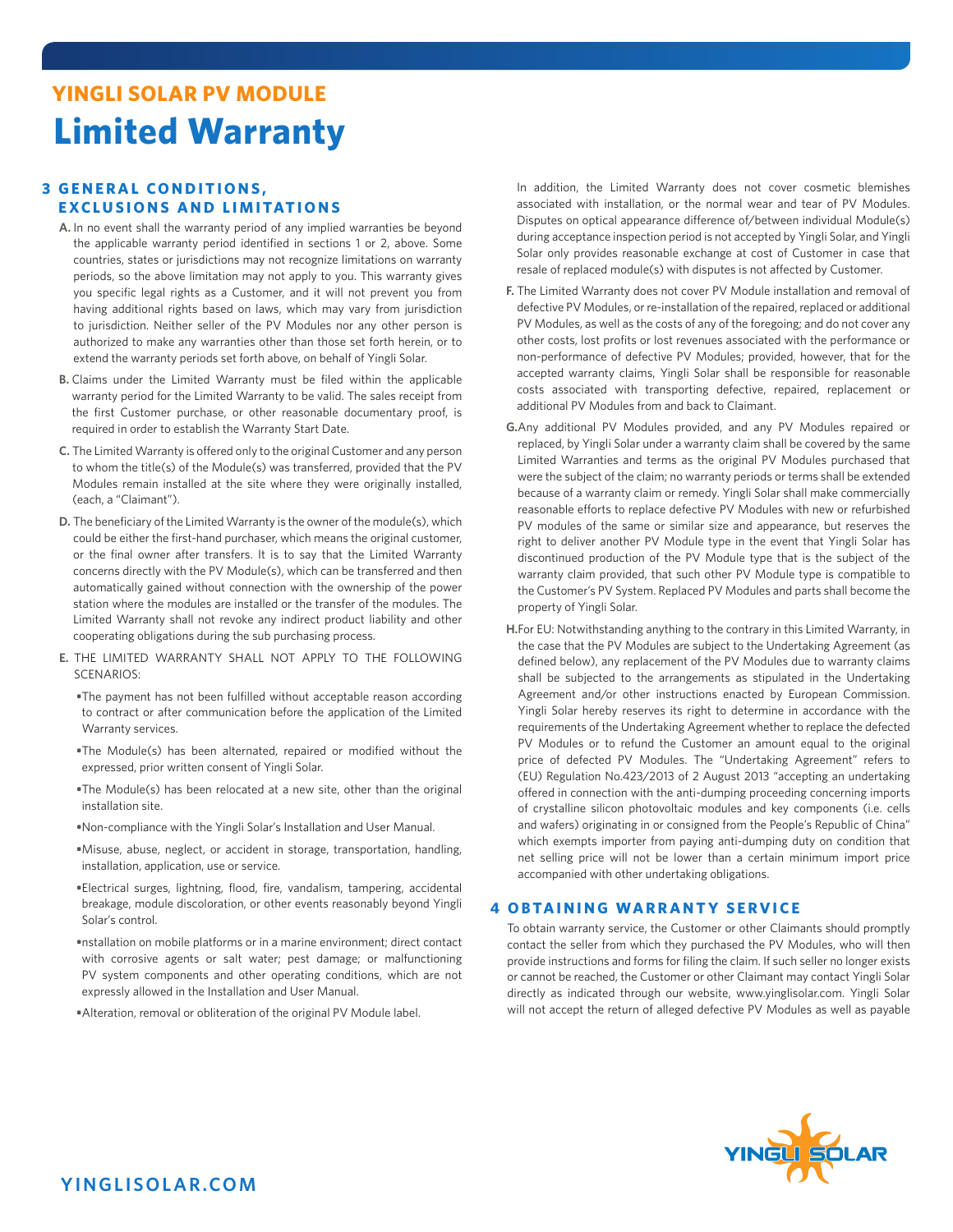# **YINGLI SOLAR PV MODULE Limited Warranty**

logistics expenses. Unless prior written authorization has been provided by Yingli Solar generally (e.g. replacement agreement or email commitment from Yingli Solar). Unless otherwise indicated, PV Modules that have been authorized for return by Yingli Solar shall be shipped to a local Customer Service Center as designated by Yingli Solar. Under the condition Yingli picks up the replaced modules itself, the Customer shall properly pack and store the modules to be replaced. In the event that a claim is rejected by Yingli Solar, the Claimant is entitled to challenge the results by appealing to an accredited testing laboratory. If there is any special agreement between Yingli Solar and the Customer, the Customer shall explicitly inform Yingli Solar and submit such agreement or evidence before applying the Limited Warranty Service.

### **5 EXCLUSIVE REMEDIES; LIMITATION OF LIABILITY**

The Limited Product and Limited Power Warranties set forth herein shall be the sole and exclusive warranties granted by Yingli Solar, and shall be the sole and exclusive remedies available to the Customer or other Claimant for any breach of warranty, express or implied. Provision of remedies, in the manner and for the periods described herein, shall constitute all the liabilities and responsibilities of Yingli Solar to the Customer and each other Claimant with respect to the PV Modules. In no event will Yingli Solar be liable for any consequential, incidental, special or punitive damages arising from or out of the PV Modules or their installation, use, performance or non-performance, or any defect or breach of warranty, whether based on contract, warranty, negligence, strict liability, or any other theory. Damages for loss of use, loss of profits, loss of revenues and loss of production are specifically disclaimed. Some States or jurisdictions do not allow the exclusion or limitation of incidental or consequential damages, so the above limitation or exclusion may not apply to you. Under no circumstances shall Yingli Solar's liability for nonconforming PV Modules exceed the purchase price paid by the customer for the particular PV modules involved, plus reasonable transportation costs.

### **6 VALIDITY**

 This Limited Warranty applies to all PV Modules as well as YLxxxD (34d, 40d, 37e, 45e, 49e, 41f, 45f) 1/2,YLxxxD (34d, 40d, 37e, 45e, 49e, 41f, 45f) 1500V 1/2 modules series dispatched from Yingli after July 15th, 2021.

 The Chinese Limited Warranty shall only apply to PV Modules sold inside China region and shall not apply to any PV Modules resold outside China region, unless otherwise agreed by Yingli .

 This Limited Warranty applies only to certified products of Yingli, which are duly labeled with "Yingli Solar" brand. It should not be considered as a warranty to the power station, or any kind of commercial insurance. All the certified products from Yingli Solar shall be labeled with the "Yingli Solar" logo, and its Electroluminescence image is stored in Yingli, the sole flash test data of each Module is provided to Customer as requested, which should be kept by the Customers confidentially and properly for authenticity verification purpose.

### **7 MISCELLANEOUS**

 If any part or provision of this Yingli Solar PV Module Limited Warranty, or the application thereof to any person or circumstance, is held invalid, void or unenforceable, such holding shall not affect any other parts, provisions or applications of this Yingli Solar PV Module Limited Warranty, which shall remain in full force.

 This Limited Warranty is available in multiple languages. If, for any reason, there is a conflict between the English-language version and any other version, the English-language version shall prevail.

**Yingli Energy (China) Company Limited** service@yingli.com Service hotline : +86-312-8922216



© Yingli Energy (China) Co., Ltd.